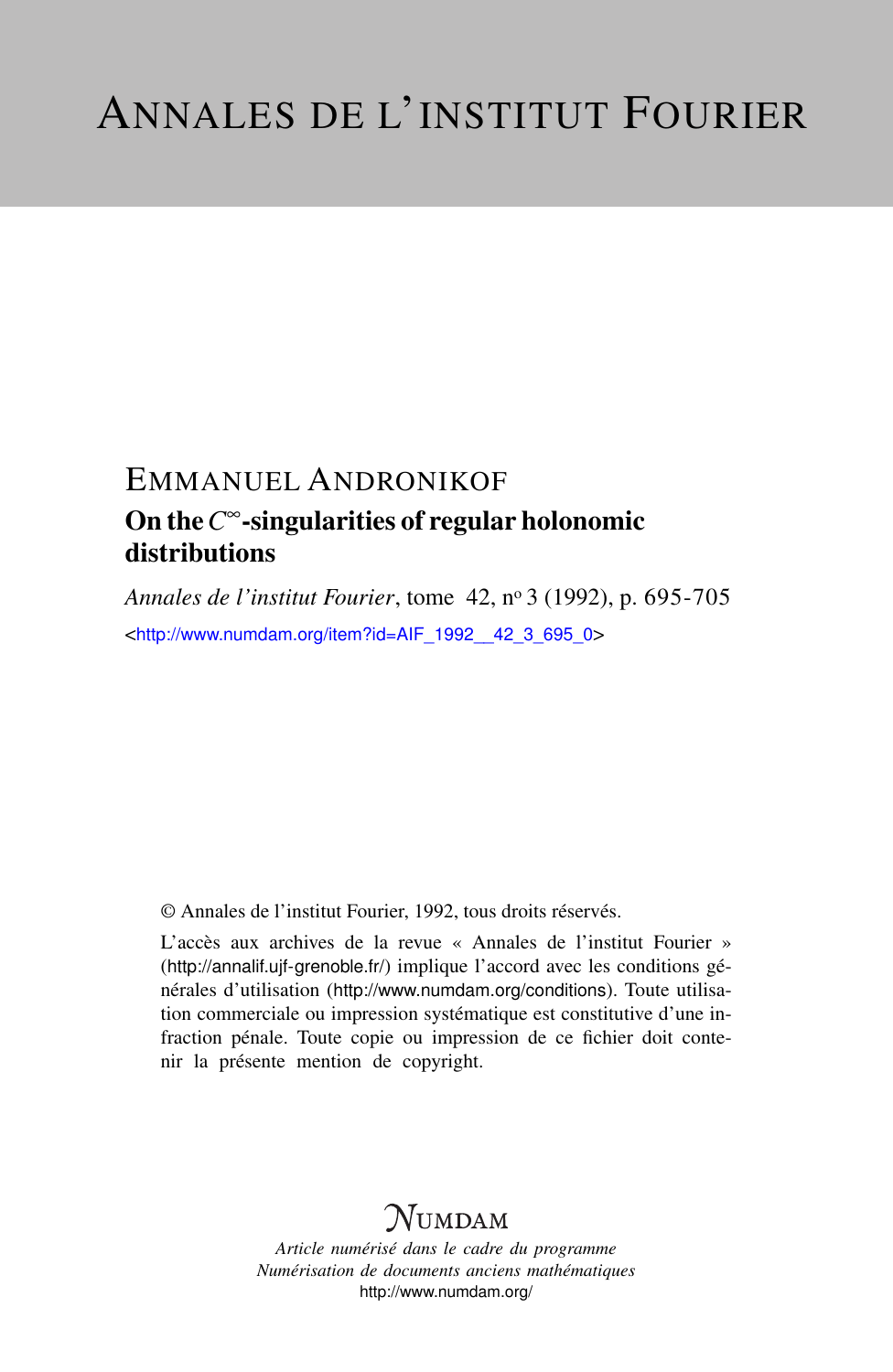Ann. Inst. Fourier, Grenoble **42,** 3 (1992), 695-705.

# **ON THE**  $\mathscr{C}^{\infty}$ **-SINGULARITIES OF REGULAR HOLONOMIC DISTRIBUTIONS**

**by Emmanuel ANDRONIKOF**

## **0. Introduction.**

Let *M* be a real analytic n-dimensional manifold, *X* a complexification of M,  $\mathscr{D}_{M}$  the sheaf of Schwartz distributions on M,  $\mathscr{D}_{X}$  the sheaf of differential operators with holomorphic coefficients on *X.* Say that a distribution u on M is *regular holonomic* if, locally on M, there exists a coherent left ideal  $\mathcal I$  of  $\mathcal D_x$  such that

> $\int \mathcal{J}u = 0$  $\int \mathscr{D}_{x}/\mathscr{J}$  is a regular holonomic  $\mathscr{D}_{x}$ -module.

The main purpose of this paper is to prove

THEOREM 0.1. - *Let u be a regular holonomic distribution. Then*  $WF(u) = WF<sub>A</sub>(u)$ .

Here  $WF(u)$  (resp.  $WF_A(u)$ ) denotes the  $\mathscr{C}^{\infty}$  (resp. analytic) wave front-set of the distribution *u.*

*Example* 0.2. - Let  $P(x+iy)$  be a polynomial on  $\mathbb{C}^n = \mathbb{R}^n_x + i\mathbb{R}^n_y$ which is hyperbolic in the direction  $iN \in i\mathbb{R}^n \setminus \{0\}$ . Then  $u := P(x + i0N)^{-1}$ is a well defined distribution on  $\mathbb{R}^n$  which is regular holonomic, as is, more generally, any distribution boundary value of a Nilsson class function.

One may consult the fundamental papers [KK] and [K] on the theory of regular holonomic systems and also [Bj], the latter containing

*Key words :* Distribution - Wave-front sets - Regular holonomic module.

*A.M.S. Classification :* 58G07 - 58G15 - 58G16.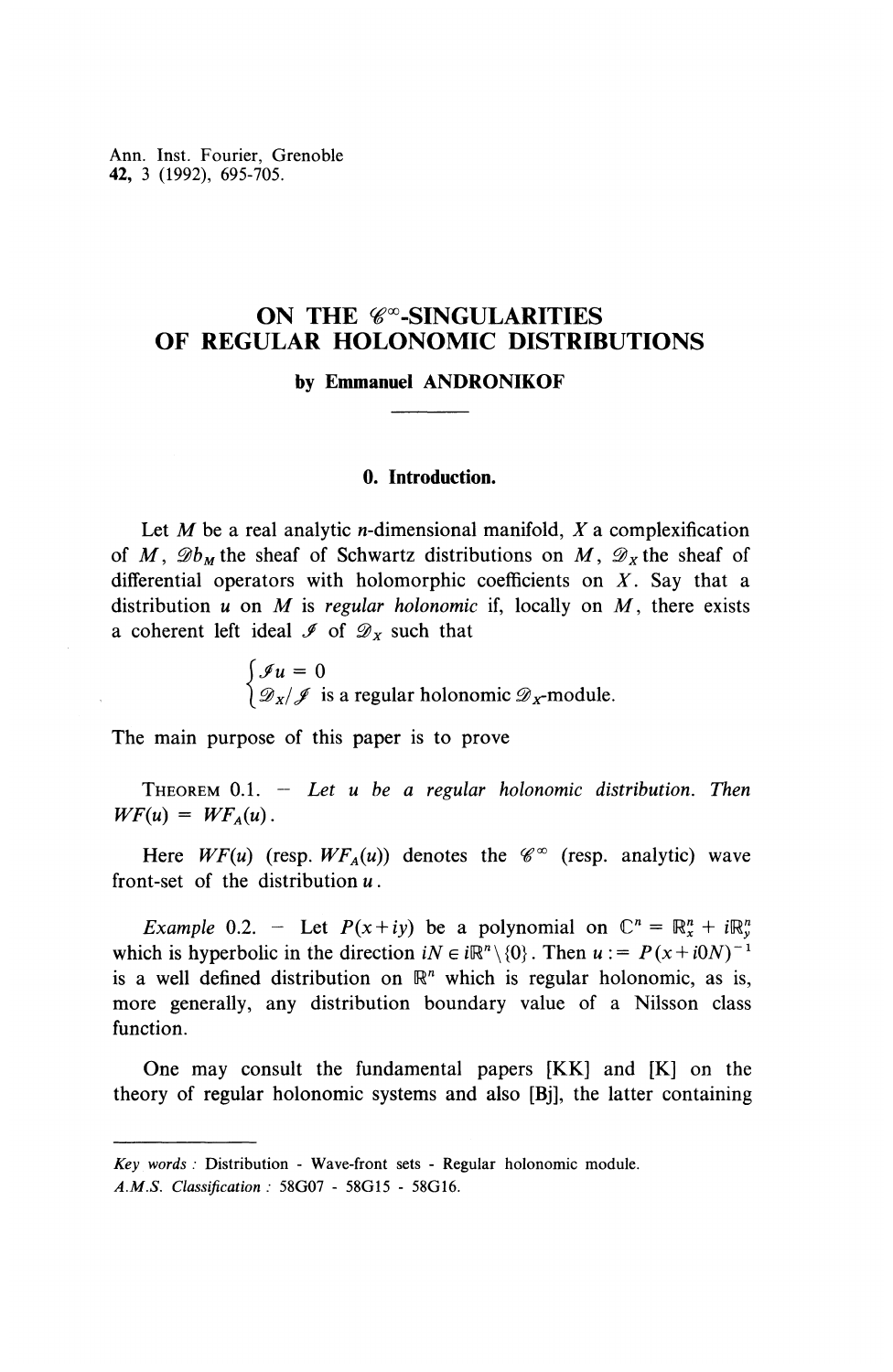a wealth of examples of regular holonomic distributions. As an application let us give the

COROLLARY 0.3. - *Let P(D) be a homogeneous differential polynomial on* R" *\vhich is hyperbolic in the direction N and denote by E the forward fundamental solution with support in*  $\{x: \langle x, N \rangle \ge 0\}$ . Then  $WF(E) = WF_{A}(E)$ .

In fact, by the homogeneity assumption, this is equivalent to the similar statement for  $\hat{E}$ , thus the equality stems from the preceding example (note that *E* will not be regular holonomic). This extends a result of [HI] for the doubly characteristic case, under the extra assumption of homogeneity.

The idea of proof of theorem 0.1 is to deduce it from a microlocal version of point (i) of the following celebrated theorem of Kashiwara :

THEOREM 0.4 (Kashiwara, *loc. cit.). - Let M be a regular holonomic*  $\mathscr{D}_x$ -module. Then for any  $j \geq 0$  one has canonical isomorphisms

- (i)  $\mathscr{E}xt_{\mathscr{D}_X}^j(\mathscr{M},\mathscr{A}_M) \cong \mathscr{E}xt_{\mathscr{D}_Y}^j (\mathscr{M},\mathscr{C}_M^{\infty}),$
- (ii)  $\mathscr{E}xt_{\mathscr{D}_{\mathcal{X}}}^{j}(\mathscr{M},\mathscr{D}_{\mathcal{D}_{\mathcal{M}}})\simeq \mathscr{E}xt_{\mathscr{D}_{\mathcal{X}}}^{j}(\mathscr{M},\mathscr{B}_{\mathcal{M}}).$

Here  $\mathscr{A}_{M}$  (resp.  $\mathscr{C}_{M}^{\infty}$ , resp.  $\mathscr{B}_{M}$ ) denotes the sheaf on *M* of real analytic functions (resp. of indefinitely differentiable functions, resp. of hyperfunctions).

Note that for a distribution *u* on the underlying real manifold  $X_{\mathbb{R}}$ of a complex manifold *X* thas is a solution to a regular holonomic  $\mathscr{D}_r$ -module, we can obtain a more precise result :  $WF(u) = WF_A(u) = \text{Car} (\mathscr{D}_X u)$ , the characteristic variety of the  $\mathscr{D}_X$ module generated by *u* in  $\mathscr{D}b_{X_{\mathbb{R}}}$  (see [A1]).

Note also that theorem 0.1 has been claimed independently in [Z], but the proof there being erroneous, it compelled us to publish ours.

The author expresses his thanks to J.-E. Bjork, for, without his interest in the subject, this would not have appeared.

### **1. Statement of the comparison theorem and proof of theorem 0.1.**

Let *M* and *X* as before, and denote by  $\pi$ :  $T^*X \to X$  the cotangent bundle of X, and by  $\hat{\pi}$  the restriction of  $\pi$  to  $\hat{T}^*X := T^*X \setminus T^*X$ , the complement of the zero section of  $T^*X$ , with similar notations for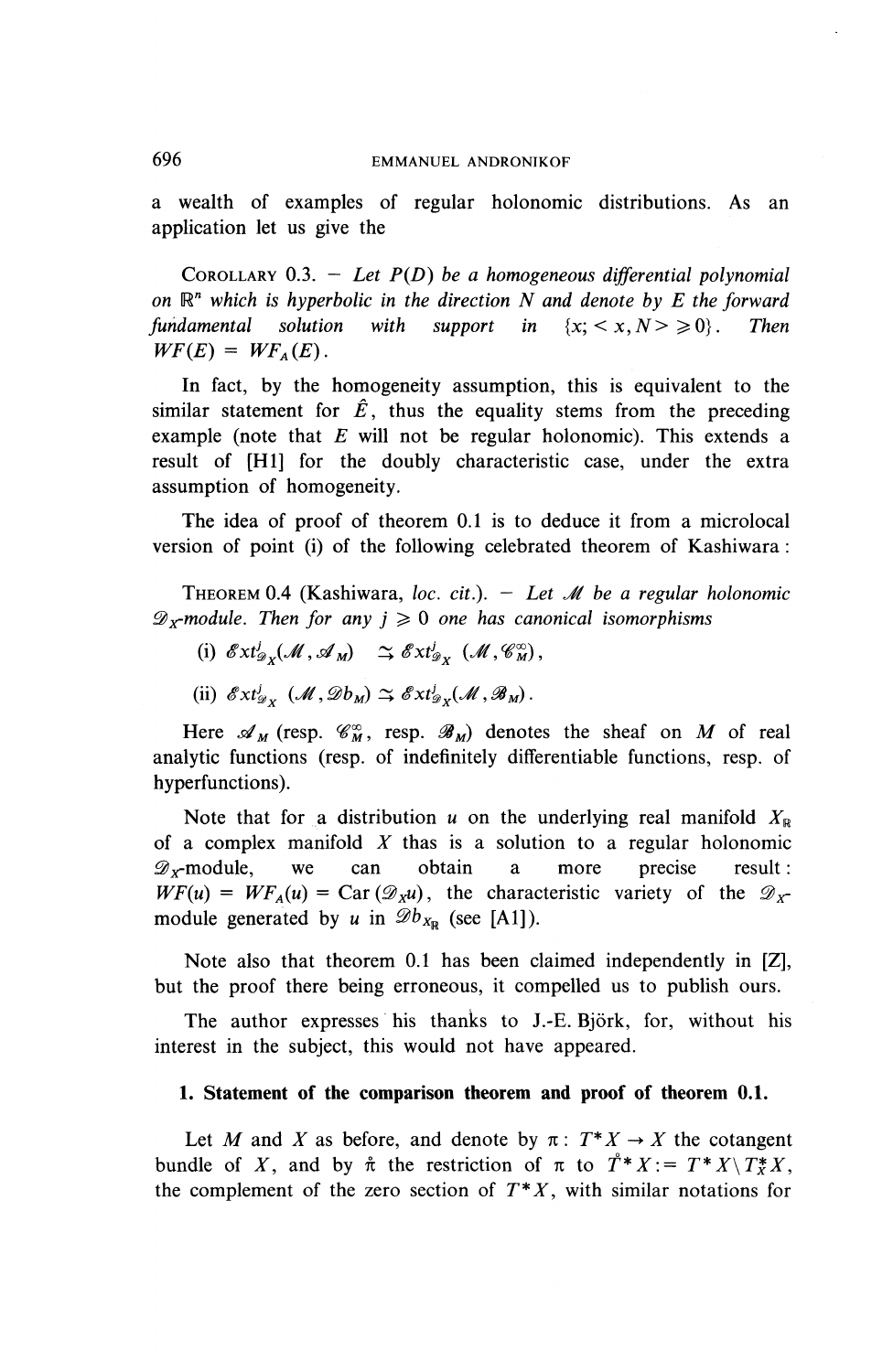*M*. As usual we identify  $\sqrt{-1}T^*M$  to the conormal bundle  $T^*M$  of *M* in *X* and  $\sqrt{-1}T_M^*M$  to *M*. Denote by

$$
\varpi: \sqrt{-1}S^*M \simeq S^*_MX \to M
$$

the (imaginary) cotangent sphere bundle of  $M$ , and by

$$
\alpha: \; \mathring{T}_M^* X \to S_M^* X
$$

the canonical map.

We need to recall now the sheaves of singularities of distributions that were considered by diverse authors.

In order to have statements valid on the whole of the cotangent bundle we may, for a distribution  $u$  on  $M$ , define here  $WF(u)$  (resp. *WF<sub>A</sub>(u)*) to be the set of  $p \in T^*_{M}X$  such that, either  $p \in T^*_{M}X$  and p belongs to the  $\mathscr{C}^{\infty}$  (resp. analytic) wave-front set of *u*, or  $p \in \sqrt{-1}T_M^*M$  and  $p \in \text{supp}(u)$ . These are closed  $\mathbb{R}_{>0}$ -conic subsets of  $T^*_{\mathcal{M}}X$ .

Then we denote by  $\mathcal{C}'_M$  (resp.  $\mathcal{C}'_M$ ) the sheaf on  $T^*_{M}X$  associated to the presheaf

 $\int U$  open set in  $T^*_{M}X \mapsto \Gamma(M; \mathscr{D}b_M)/\{u \in \Gamma(M; \mathscr{D}b_M)\};$   $WF(u) \cap U = \emptyset\}$  $[(\text{resp. } U \mapsto \Gamma(M;\mathcal{D}b_M)/{u \in \Gamma(M;\mathcal{D}b_M)}; WF_A(u) \cap U=\emptyset\rbrace).$ 

These sheaves are  $\mathscr{D}_x$ -modules and are invariant under the action of  $\mathbb{R}_{>0}$  and have been introduced by Bony [Bo] under a different name (for a cohomological construction of  $\mathcal{C}_M^f$  see [A2]).

These sheaves enjoy the following properties :

(1.1) 
$$
\begin{cases} \pi_*\mathscr{C}'_M = \mathscr{D}b_M, & \hat{\pi}_*\mathscr{C}'_M = \mathscr{D}b_M/\mathscr{C}^\infty_M, \\ \pi_*\mathscr{C}'_M = \mathscr{D}b_M, & \hat{\pi}_*\mathscr{C}'_M = \mathscr{D}b_M/\mathscr{A}_M, \end{cases}
$$

there are canonical morphisms

- $sp_{\infty}: \pi^{-1}\mathscr{D}b_M \to \mathscr{C}'_M$ ,  $sp: \pi^{-1}\mathscr{D}b_M \to \mathscr{C}'_M$ , and  $j_{\infty}: \mathscr{C}'_M \to \mathscr{C}'_M$ , <sup>2)</sup> such that  $j_{\infty} \circ sp = sp_{\infty}$ , and, for any distribution *u* on *M*,  $WF(u) = \text{supp}(\text{sp}_{\infty}(u))$  and  $WF_A(u) = \text{supp}(\text{sp}(u))$ .
- $\alpha_{*}\mathscr{C}'_{M}$  and  $\alpha_{*}\mathscr{C}'_{M}$  are soft sheaves, in particular (1.3)  $\left\{H^i(U; \mathscr{C}'_M)=H^i(U; \mathscr{C}'_M)=0\right\}$ (for any open conic subset  $U \subset T_M^*X$  and  $j > 0$ .)

Properties (1.1) and (1.2) are obvious consequences of the definitions, whereas  $(1.3)$  is an immediate consequence of [BS].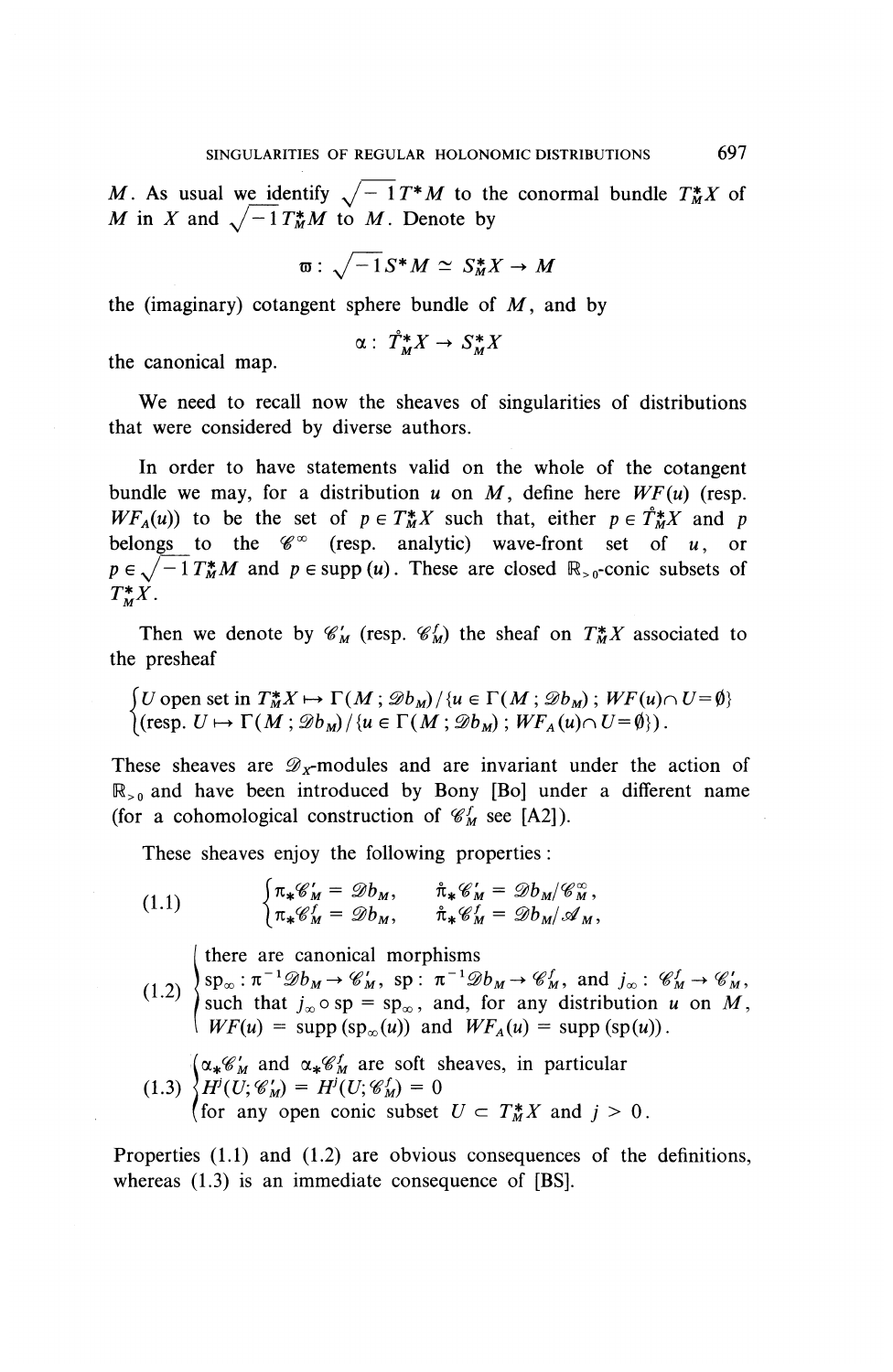More precisely, let  $\mathcal{C}_{M}^{*}$  be the sheaf on  $T_{M}^{*}X$  defined by the exact sequence

$$
0 \to \mathscr{C}_M'' \to \mathscr{C}_M^f \to \mathscr{C}_M' \to 0.
$$

LEMMA 1.1. - Let  $p \in \hat{T}^*_M X$ ,  $x = \pi(p)$  and  $u \in \mathscr{D}b_{Mx}$  such that  $p \notin WF(u)$ . Then there exists  $f \in \mathcal{C}_{M,x}^{\infty}$  such that  $p \notin WF_A(u-f)$ .

*Proof of lemma* 1.1. — Straightforward (e.g. use the Lebeau-Hörmander kernel and a suitable cut-off measure as in [H2], corollary 8.4.13).

Thus the sheaf  $\mathscr{C}'_M|_{r^*M}$  is identified to the (conical) sheaf associated to the presheaf

$$
U \text{ open in } \hat{T}^*_M X \mapsto \Gamma(M; \mathscr{C}^\infty_M) / \{u \in \Gamma(M; \mathscr{C}^\infty_M) ; WF_A(u) \cap U = \emptyset \}.
$$

(Also  $\pi_{\mathbf{M}} \mathscr{C}_{M}^{\prime\prime} = 0$ , and  $\hat{\pi}_{\mathbf{M}} \mathscr{C}_{M}^{\prime\prime} = \mathscr{C}_{M}^{\infty}/\mathscr{A}_{M}$ .) Then it is proven in [BS] that  $\alpha_*\mathscr{C}_M^{\prime}$  and  $\alpha_*\mathscr{C}_M^{\prime}$  are soft sheaves, hence so is also  $\alpha_*\mathscr{C}_M^{\prime}$ , which entails (1.3). (Actually these sheaves enjoy the stronger property of being supple, see [BS].)

To state and prove a microlocal comparison theorem we will make use of the sheaf  $\mathscr{E}_X$  on  $T^*X$  of microdifferential operators of finite order of [SKK]. Recall that  $\mathscr{E}_X$  is a sheaf of rings such that  $\mathscr{C}_X/\tau_{XX}^* = \mathscr{D}_X$ , and of [SKK]. Recall that  $\mathscr{E}_X$  is a sheaf of rings such that  $\mathscr{C}_X |_{T^*_XX} = \mathscr{D}_X$ , and  $\mathscr{E}_X$  is a flat  $\pi^{-1}\mathscr{D}_X$ -module. Moreover  $\mathscr{C}'_M$  and  $\mathscr{C}'_M$  have a structure of left  $\mathscr{E}_x$ -modules compatible with the action of  $\pi^{-1}\mathscr{D}_x$ , and  $j_\infty$  is  $\mathscr{E}_x$ linear : Bony (loc. cit.) has described the explicit action of  $\mathscr{E}_x$  and of quantized canonical transformations (i.e. real analytic Fourier integral operators) on  $\mathcal{C}'_M$  and  $\mathcal{C}^f_M$ . The microlocal version of Kashiwara's theorem 0.4 is then

THEOREM 1.2. – Let *M* be a regular holonomic  $\mathscr{E}_X$ -module defined *on a neighborhood in*  $T^*X$  *of an open subset*  $U \subset T^*M$ *. One has canonical isomorphisms*

(i)  $\mathscr{E}xt^j_{\mathscr{E}_Y}(\mathscr{M}, \mathscr{C}_M^f)|_U \cong \mathscr{E}xt^j_{\mathscr{E}_Y}(\mathscr{M}, \mathscr{C}_M^{\prime})|_U, \quad \forall j,$ 

(ii)  $\mathscr{E}xt^j_{\mathscr{E}_Y}(\mathscr{M}, \mathscr{C}_M^f)|_U \cong \mathscr{E}xt^j_{\mathscr{E}_X}(\mathscr{M}, \mathscr{C}_M)|_U, \quad \forall j,$ 

In (ii),  $\mathcal{C}_M$  denotes the sheaf of Sato microfunctions on M. The morphisms above are induced by the canonical morphisms  $\mathcal{C}_M^f \to \mathcal{C}_M^f$ and  $\mathscr{C}_M^f \to \mathscr{C}_M$ .

Note that, on the zero section, point (i) is void (since  $\mathscr{C}_{M\mid M}^f$  =  $\mathscr{C}_{M}$ <sub>J</sub> $\mathscr{D}_{M}$  =  $\mathscr{D}_{b}$ , whereas (ii) is a restatement of Kashiwara's theorem 0.4 (ii).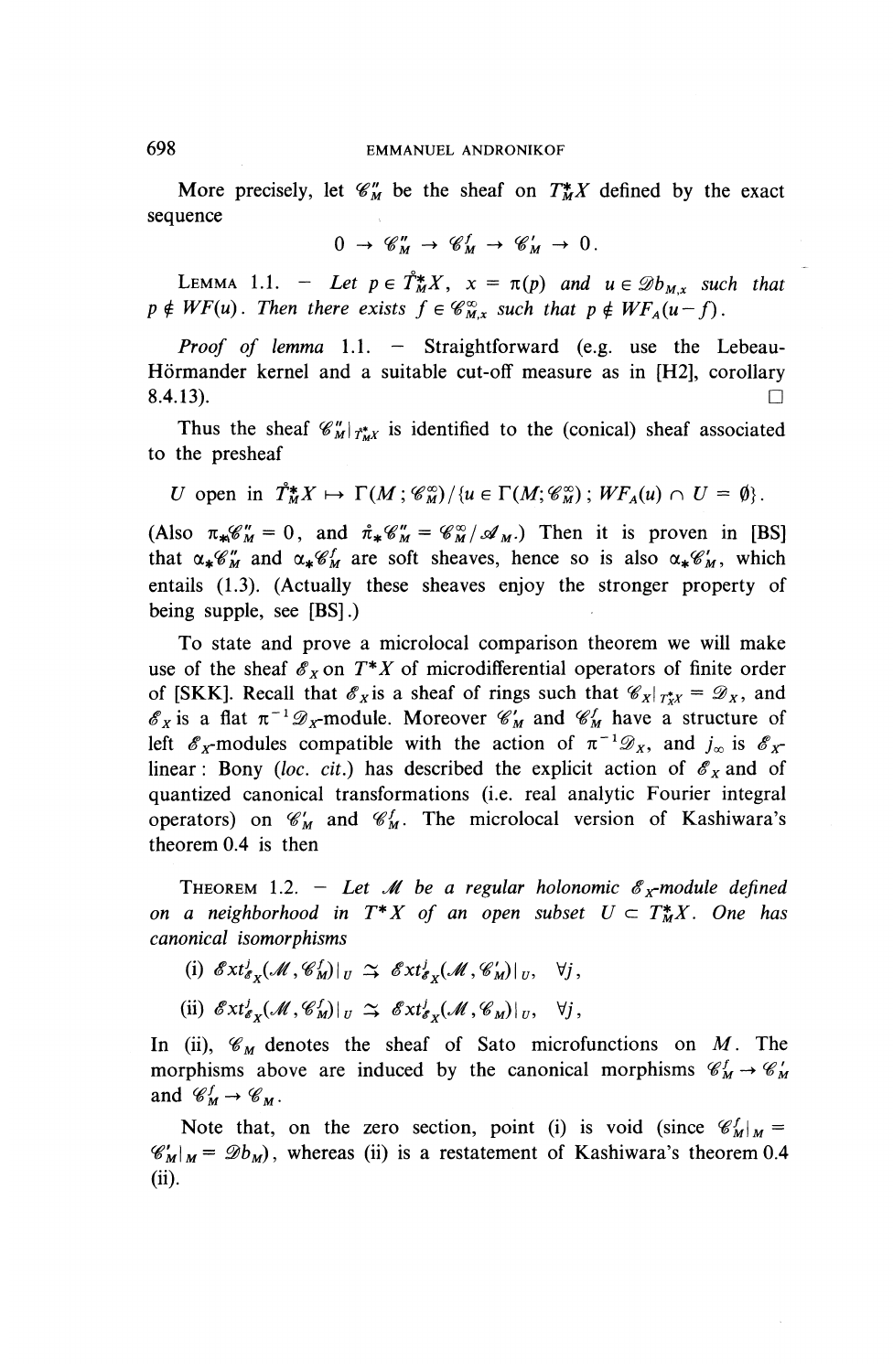*Proof of theorem* 0.1 *from theorem* 1.2. — If *M* is a regular holonomic **2**-module of the form  $M = \mathcal{D}_x/\mathcal{I}$  and u a distribution on *M* such that  $\mathcal{I}u = 0$ , then *u* is canonically identified to a section of  $\mathcal{H}$ *om*<sub> $g_{\nu}$ </sub> $(\mathcal{M}, \mathcal{D}b_{\mu})$ . Since  $\mathcal{E}_X \mathcal{I}$  sp  $(u) = \mathcal{E}_X$ sp  $(\mathcal{I}u) = 0$  and  $\mathscr{E}_X \otimes_{\pi^{-1}\mathscr{D}_Y} (\mathscr{D}_X/\mathscr{I}) = \mathscr{E}_X/\mathscr{E}_X \mathscr{I}$ , sp(u) defines a global section of  $\mathscr{H}om_{\mathscr{E}_X}(\mathscr{E}_X \otimes_{\pi^{-1}\mathscr{D}_X} \pi^{-1}\mathscr{M}, \mathscr{C}_M^1)$ . Sameley  $\text{sp}_\infty(u)$  defines a global section of  $\mathscr{H}om_{\mathscr{E}_X}(\mathscr{E}_X \otimes_{\mathscr{F}_1 \otimes_{\mathscr{F}_1} T^{-1}} \mathscr{M}, \mathscr{C}_M)$ . Then point (i) of theorem 1.2 entails  $\text{supp}(\text{sp}(\hat{u})) = \text{supp}(\text{sp}_{\infty}(u))$  whence the equality in theorem 0.1.  $\square$ 

As another application of theorem 1.2 one gets

COROLLARY 1.3. - Let *M* be a regular holonomic  $\mathscr{E}_x$ -module defined *in a neighborhood of*  $p \in T^*_{M}X$ *, and assume that the pair*  $(T^*_{\nu}X, \text{Car} \mathcal{M})$  *is positive at p in the sense of* [MS] (see also [S]). Then

$$
\mathscr{E}xt^j_{\mathscr{E}_X}(\mathscr{M},\mathscr{C}_M^f)_p=\mathscr{E}xt^j_{\mathscr{E}_X}(\mathscr{M},\mathscr{C}_M^f)_p=0, \quad \forall j>0.
$$

In fact we know that the hypothesis implies that  $\mathscr{E}xt^j_{\mathscr{E}_X}(\mathscr{M}, \mathscr{C}_M)_p = 0$ for all  $j > 0$  by [HS] ( $\mathcal{M}$  need not be regular), then it remains to apply theorem 1.2. Note also that if  $p \in M$  (i.e.  $M$  is a regular  $\mathscr{D}_{x}$ -module such that the positivity condition holds at p), we get in particular

$$
\mathscr{E}xt^j_{\mathscr{D}_X}(\mathscr{M},\mathscr{D}b_M)_p=0\,,\quad\forall j>0\,.
$$

#### **2. Recalling the Generic Position theorem.**

To derive theorem 1.2 from theorem 0.4 we are going to make essential use of the following deep result of Kashiwara-Kawaï in [KK].

Let X be a complex manifold of dimension *n* and set  $\mathbb{C}^* := \mathbb{C} \setminus \{0\}$ . Recall that if  $M$  is any coherent  $\mathscr{D}_{M}$ -module, its characteristic variety Car  $\mathcal{M} \subset T^*X$  is a closed analytic  $\mathbb{C}^*$ -conic subset set which coincides with supp  $(\mathscr{E}_X \otimes_{\pi^{-1}\mathscr{D}_X} \pi^{-1}\mathscr{M})$ , and which is, by the definition, Lagrangian when *M* is holonomic ([SKK]). If *M* is regular holonomic, then  $\mathscr{E}_X \otimes_{\pi^{-1} \mathscr{D}_X} \pi^{-1} \mathscr{M}$  is a regular holonomic  $\mathscr{E}_X$ -module.

Let  $\Lambda$  be a conic (i.e. locally  $\mathbb{C}^{\times}$ -conic) analytic Lagrangian subset of  $T^*X$ . Following [KK] we say that  $\Lambda$  is in a generic position at  $p \in \Lambda \cap \mathring{T}^*X$  if  $\pi^{-1}\pi(p) \cap \Lambda = \mathbb{C}^\times p$  in a neighborhood of p. (It implies that there exists a (singular) complex hypersurface  $S$  in  $X$  defined in a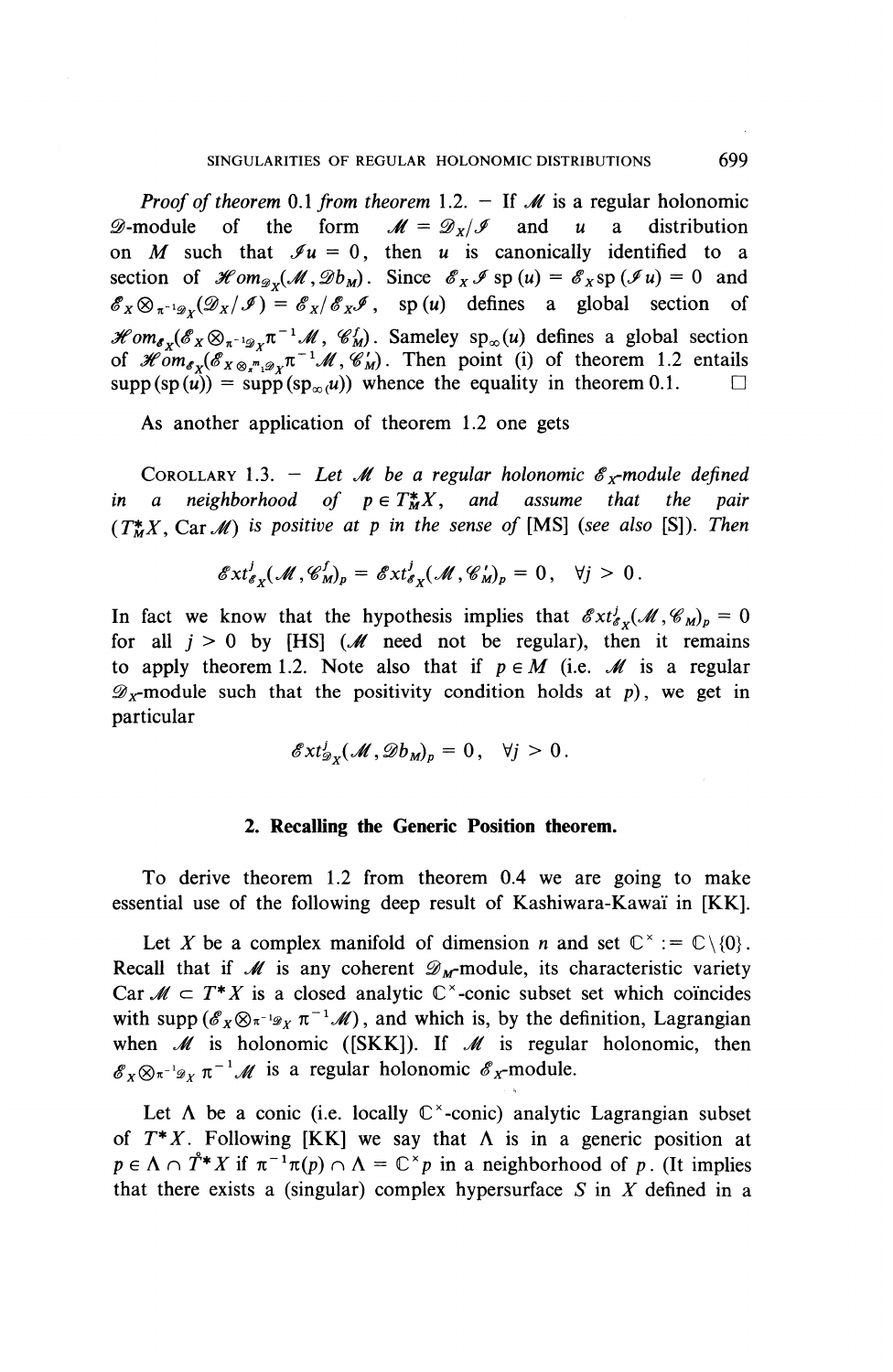neighborhood of  $\pi(p)$  such that  $\Lambda = T^*_{S} X$  in the neighborhood of p, where  $T^*X$  is the closure in  $T^*X$  of the conormal bundle to the regular part of *S.)*

THEOREM 2.1 (Kashiwara-Kawa'i, *loc. cit.). — Let M be a regular holonomic*  $\mathscr{E}_x$ *-module such that* Car  $\mathscr{M} = \Lambda$ , and  $p \in \Lambda \cap \mathring{T}^*X$ . Suppose *that*  $\Lambda$  *is in a generic position at p. Then there is a regular holonomic*  $\mathscr{D}_x$ -module *L* defined in a neighborhood of  $\pi(p)$  such that

- (i)  $\mathscr{L}_{\pi(n)} = \mathscr{M}_n$ ,
- (ii)  $\mathscr{E}_X \otimes_{\pi^{-1} \mathscr{D}_X} \pi^{-1} \mathscr{L} \cong \mathscr{M}$  in a neighborhood of p
- (iii) Car  $\mathscr{L} \subset \Lambda \cup T_X^*X$  in a neighborhood of  $\pi^{-1}\pi(p)$ .

The arrow in (ii) is the  $\mathscr{E}_x$ -linear morphism induced by the scalar extension of (i).

To achieve the generic position in our situation, we also need the following.

LEMMA 2.2. — *Let M be a real analytic manifold, X a complex neighborhood of M,* A *a complex analytic locally* C" *-conic Lagrangian subset of T<sup>\*</sup>X and a point*  $p \in \Lambda \cap \mathring{T}_{M}^{*}X$ *.* 

*Then there is a real analytic canonical transformation*  $\omega$  *defined on a neighborhood of*  $p \in T^*_{M} X$  *whose complexification*  $\varphi^{\mathbb{C}}$  *puts*  $\Lambda$  *into a generic position at*  $\varphi^{\mathbb{C}}(p)$ .

*Proof. —* We proceed as in [KK] (proof of Corollary 1.6.4 of *loc. cit.*). Let  $p = T_p(\mathbb{R}_{>0}p) \subset T_pT^*M$  the Euler line through p, and E the real symplectic vector space  $E = \rho^{\perp}/\rho$ . By [KS] the set  $C = (C_p(\Lambda \cap T^*_M X) \cap \rho^{\perp} + \rho)/\rho$  is an analytic isotropic cone in *E* and we may find a Lagrangian plane  $\lambda$  in *E* such that  $\lambda \cap C = \{0\}$ . Thus there is a Lagrangian plane  $\mu \subset T_pT^*M$  such that  $\mu \supset \rho$  and  $\mu \cap C_p(\Lambda \cap T_M^*X) \subset \rho$ . If we choose a real analytic canonical transformation  $\varphi$  defined in a neighborhood of p such that  $T_p\varphi(\mu)$  is the tangent space to the fiber of  $T^*M$  at p,  $\varphi^C(\Lambda)$  will be in a generic position at  $\varphi^C(p) = \varphi(p)$ ,  $\varphi^C$  denoting a complexification of  $\varphi$  in a neighborhood of  $p$ . neighborhood of  $p$ .

J.-E. Bjork has pointed out to us that lemma 2.2 can also be proven by a suitable real analytic change of coordinates followed by a Legendretype canonical transformation (see [Bi]) – a classical technique in the non-singular case (see [H2]).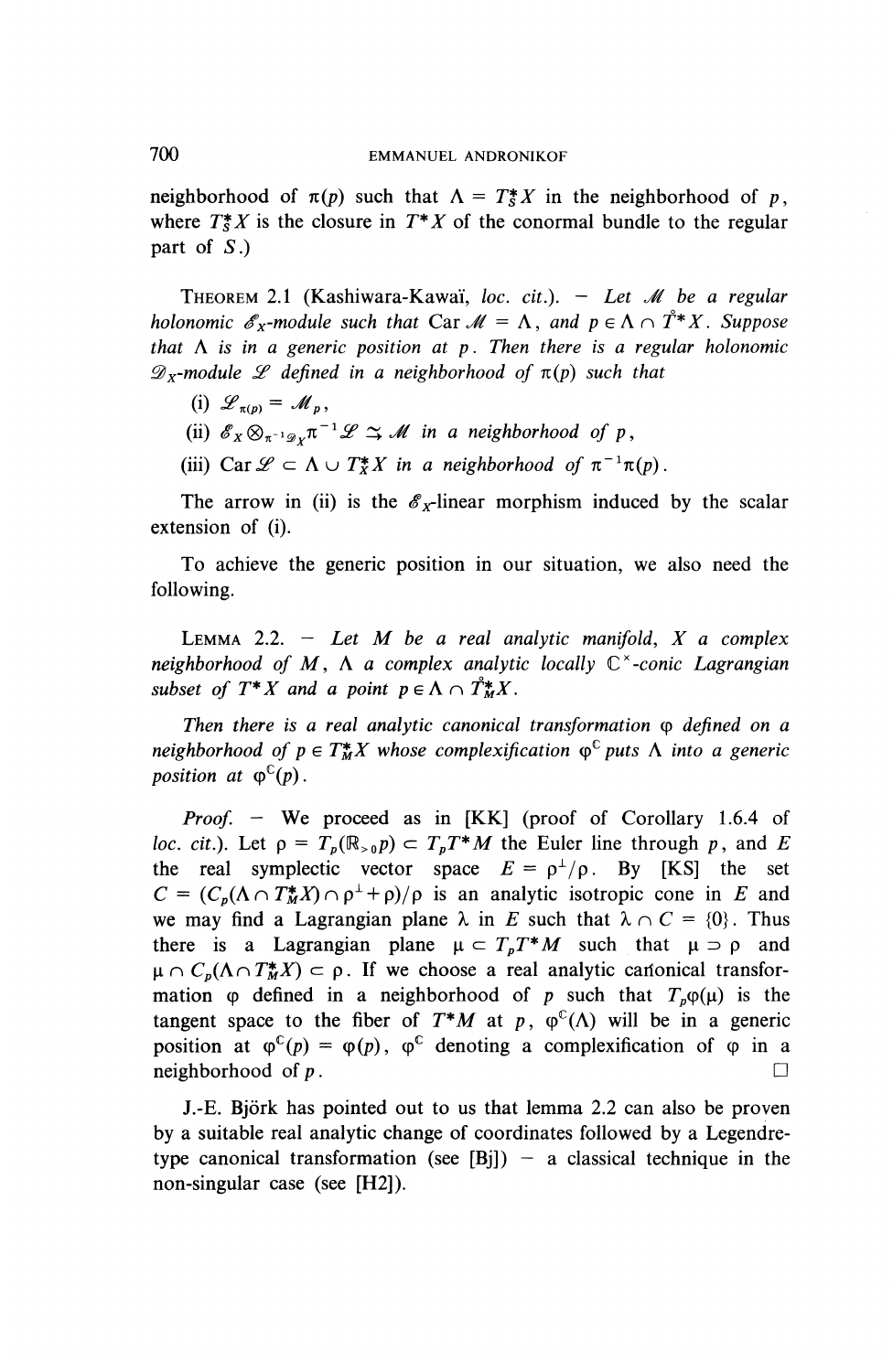### **3. Proof of theorem 1.1.**

*Proof of* (i). – We have to prove that for any  $j \ge 0$  and any  $p \in U$ 

(3.1)  $\mathscr{E}xt^j_{\mathscr{E}_v}(\mathscr{M}, \mathscr{C}_M^j)_p \to \mathscr{E}xt^j_{\mathscr{E}_v}(\mathscr{M}, \mathscr{C}_M^j)_p$  is an isomorphism.

Put  $\Lambda = \text{CarM}( := \text{supp}\,\mathcal{M})$  and  $x = \pi(p)$ . Note that there is nothing to prove if  $p \in M$ . Also, if  $p \notin \Lambda$ , both terms in (3.1) are zero since  $\mathcal{M}_n = 0$ .

Hence we may assume  $p \in \Lambda \cap \mathring{T}^*X$ .

- 1) First assume
- (3.2)  $\Lambda$  is in a generic position at p.

Making use of theorem 2.1 we may suppose  $\mathcal{M} = \mathcal{E}_X \otimes_{\pi^{-1} \mathcal{D}_X} \pi^{-1} \mathcal{L}$ where  $\mathscr L$  is a regular holonomic  $\mathscr D_{\mathcal K}$ -module defined in a neighborhood of x; Let  $p^a \in T^*_{M}X$  be the image of p by the antipodal map of  $T^*_{M}X$ . Let us first prove

$$
(3.3) \quad \mathscr{E}xt^j_{\mathscr{E}_X}(\mathscr{M},\mathscr{C}_M^j)_p \oplus \mathscr{E}xt^j_{\mathscr{E}_X}(\mathscr{M},\mathscr{C}_M^j)_{p^a} \simeq \mathscr{E}xt^j_{\mathscr{D}_X}(\mathscr{L},\mathscr{D}b_M/\mathscr{A}_M)_x,
$$

and

(3.4) 
$$
\mathscr{E}xt^j_{\mathscr{E}_X}(\mathscr{M}, \mathscr{C}_M)_p \oplus \mathscr{E}xt^j_{\mathscr{E}_X}(\mathscr{M}, \mathscr{C}_M')_{p^a} \simeq \mathscr{E}xt^j_{\mathscr{D}_X}(\mathscr{L}, \mathscr{D}b_M/\mathscr{C}_M^{\infty})_x.
$$

In the following, the notation *RT* means, as is usual, the right derived functor of a left exact functor *T' .*

Since  $R\mathcal{H}om_{\mathcal{E}_X}(\mathcal{M}, \mathcal{C}_M^f)$  is represented by a (bounded) complex whose cohomology is constant on the fibers of  $\alpha$ , we have<br>  $\mathscr{E}xt^j_{\mathscr{E}_X}(\mathscr{M}, \mathscr{C}'_M)_p = H^j(R\mathscr{H}om_{\alpha_{\mathscr{H}}\mathscr{E}_X}(\alpha_{\mathscr{H}}\mathscr{M}, \alpha_{\mathscr{H}}\mathscr{C}'_M))_{\alpha(p)}$ .

$$
\mathscr{E}xt^J_{\mathscr{E}_X}(\mathscr{M},\mathscr{C}_M^J)_p = H^J(R\mathscr{H}om_{\alpha_{\clubsuit}\mathscr{E}_X}(\alpha_{\clubsuit}\mathscr{M},\alpha_{\clubsuit}\mathscr{C}_M^J))_{\alpha(p)}.
$$

On the other hand, (3.2) implies  $\overline{\omega}^{-1}(x) \cap \alpha(\Lambda) = {\alpha(p), \alpha(p^a)}$ , and, since  $\varpi$  is proper, we may write

$$
\mathscr{E}xt^i_{\mathscr{E}_X}(\mathscr{M}, \mathscr{C}_M^j)_p \oplus \mathscr{E}xt^i_{\mathscr{E}_X}(\mathscr{M}, \mathscr{C}_M^j)_{p^a}
$$
  
\n
$$
= H^j R \Gamma(\varpi^{-1}(x); R \mathscr{H}om_{\alpha_{\ast} \mathscr{E}_X}(\alpha_{\ast} \mathscr{M}, \alpha_{\ast} \mathscr{C}_M^j))
$$
  
\n
$$
= H^j (R \varpi_{\ast} R \mathscr{H}om_{\alpha_{\ast} \mathscr{E}_X}(\alpha_{\ast} \mathscr{M}, \alpha_{\ast} \mathscr{C}_M^j))_x
$$
  
\n
$$
= H^j (R \varpi_{\ast} R \mathscr{H}om_{\varpi^{-1} \mathscr{D}_X}(\varpi^{-1} \mathscr{L}, \alpha_{\ast} \mathscr{C}_M^j))_x
$$
  
\n
$$
= H^j (R \mathscr{H}om_{\mathscr{D}_X}(\mathscr{L}, R \varpi_{\ast}(\alpha_{\ast} \mathscr{C}_M^j)))_x
$$
  
\n
$$
= H^j (R \mathscr{H}om_{\mathscr{D}_X}(\mathscr{L}, \mathscr{D}b_M / \mathscr{A}_M))_x,
$$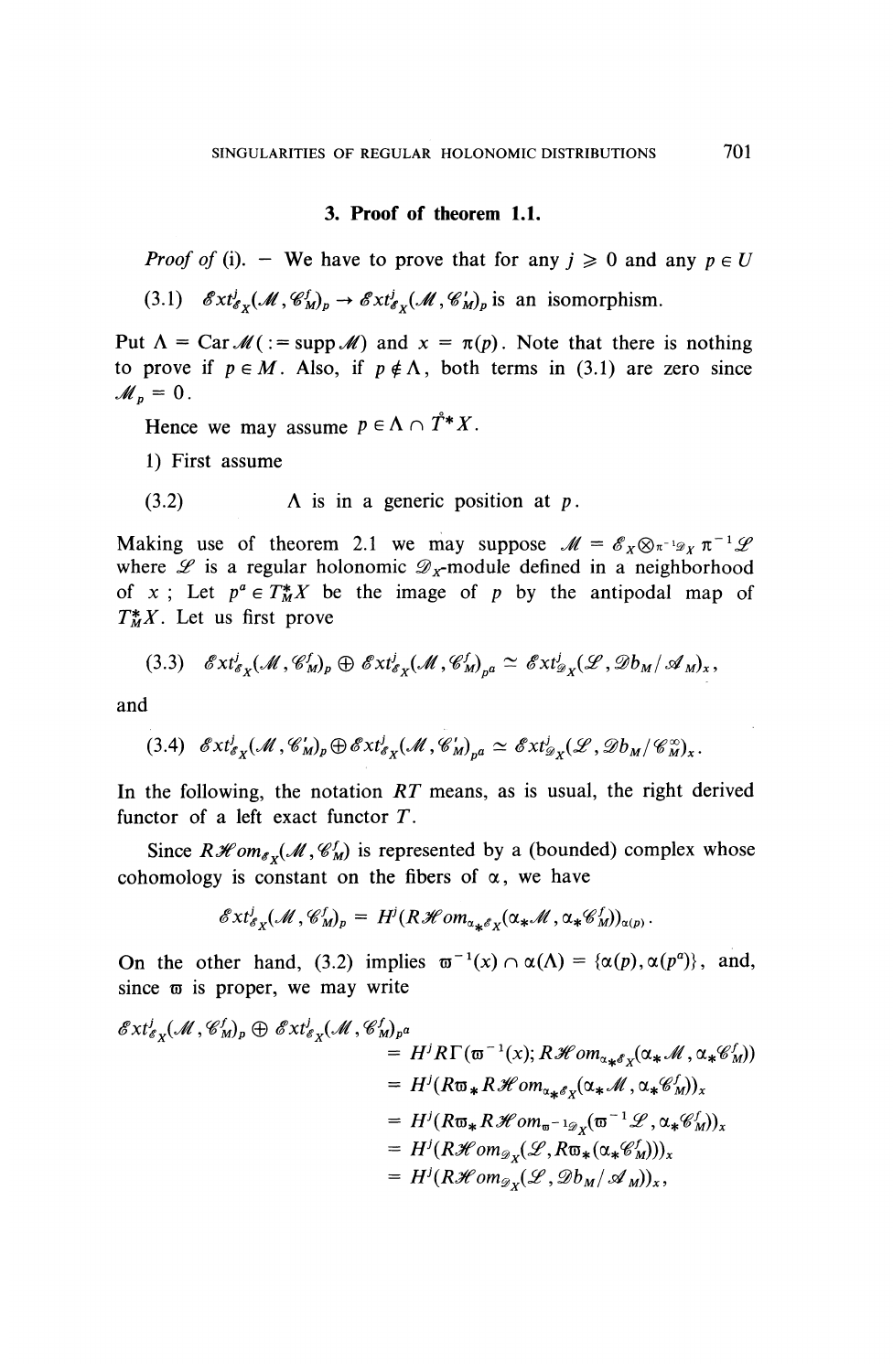the last equality because  $R\mathfrak{v}_*(\alpha_*\mathscr{C}_M) = R\mathfrak{v}_*R\alpha_*\mathscr{C}_M = R\mathfrak{v}_*\mathscr{C}_M = R\mathfrak{v}_*\mathscr{C}_M$  $\mathscr{D}_{\mathfrak{b}_M}/\mathscr{A}_{\mathfrak{m}}$  by (1.3).

The same argument, mutadis mutandis, proves (3.4).

Apply then the functor  $R\mathcal{H}$ om( $\mathcal{L}$ , $\cdot$ ) to the exact sequence

$$
(3.5) \qquad 0 \to \mathscr{C}_{M}^{\infty}/\mathscr{A}_{M} \to \mathscr{D}b_{M}/\mathscr{A}_{M} \to \mathscr{D}b_{M}/\mathscr{C}_{M}^{\infty} \to 0.
$$

Since  $R\mathcal{H}om_{\mathscr{D}\mathscr{L}}(\mathscr{L}, \mathscr{C}_{M}^{\infty}/\mathscr{A}_{M}) = 0$  by Kashiwara's theorem 0.4 (i), we get

$$
R\mathscr{H}om_{\mathscr{D}_X}(\mathscr{L},\mathscr{D}b_M/\mathscr{A}_M)_x \simeq R\mathscr{H}om_{\mathscr{D}_X}(\mathscr{L},\mathscr{D}b_M/\mathscr{C}_M^{\infty})_x.
$$

In view of  $(3.3)$  and  $(3.4)$ , it proves  $(3.1)$  in this case.

2) To prove (3.1) in the general case, one notes that the statement is invariant by real analytic quantized canonical transformations. Then lemma 2.2 ensures the existence of a real analytic canonical transformation  $\varphi$  that brings  $\Lambda$  into a generic position at p, hence by choosing any analytic Fourier integral operator defined over  $\varphi$ , we may assume that condition (3.2) holds, and we are done.

*Proof of* (ii). – The proof is similar. Under assumption (3.2) one gets also

$$
(3.6) \quad \mathscr{E}xt^j_{\mathscr{E}_X}(\mathscr{M}, \mathscr{C}_M)_p \oplus \mathscr{E}xt^j_{\mathscr{E}_X}(\mathscr{M}, \mathscr{C}_M)_{p^{\alpha}} \simeq \mathscr{E}xt^j_{\mathscr{D}_X}(\mathscr{L}, \mathscr{B}_M/\mathscr{A}_M)_x.
$$

Then, since  $R\mathcal{H}om_{\mathcal{D}_Y}(\mathcal{L}, \mathcal{B}_M/\mathcal{D}_{M}) = 0$  (Kashiwara's theorem (0.4) (ii)), by the exact sequence

$$
0 \to \mathscr{D}b_M/\mathscr{A}_M \to \mathscr{B}_M/\mathscr{A}_M \to \mathscr{B}_M/\mathscr{D}b_M \to 0,
$$

one gets

$$
R\mathscr{H}om_{\mathscr{D}_X}(\mathscr{L},\mathscr{D}b_M/\mathscr{A}_M)_x \simeq R\mathscr{H}om_{\mathscr{D}_X}(\mathscr{L},\mathscr{B}_M/\mathscr{A}_M)_x,
$$

which, in view of (3.3) and (3.6), entails (ii) of theorem 1.2 (under assumption  $(3.2)$ ; then we conclude as in 2) above.

Note that to establish theorem 0.1 we would have only needed to prove that the morphism  $\mathcal{H}om_{\mathcal{E}_X}(\mathcal{M}, \mathcal{C}_M^f) \to \mathcal{H}om_{\mathcal{E}_X}(\mathcal{M}, \mathcal{C}_M^{'})$  is injective, which would have been slightly simpler (i.e. it would not involve the cohomological properties (1.3) of  $\mathcal{C}_M^f$  and  $\mathcal{C}_m^f$ ; this is a remark of Björk. On the other and, the statements in theorem 1.2 carry much more information.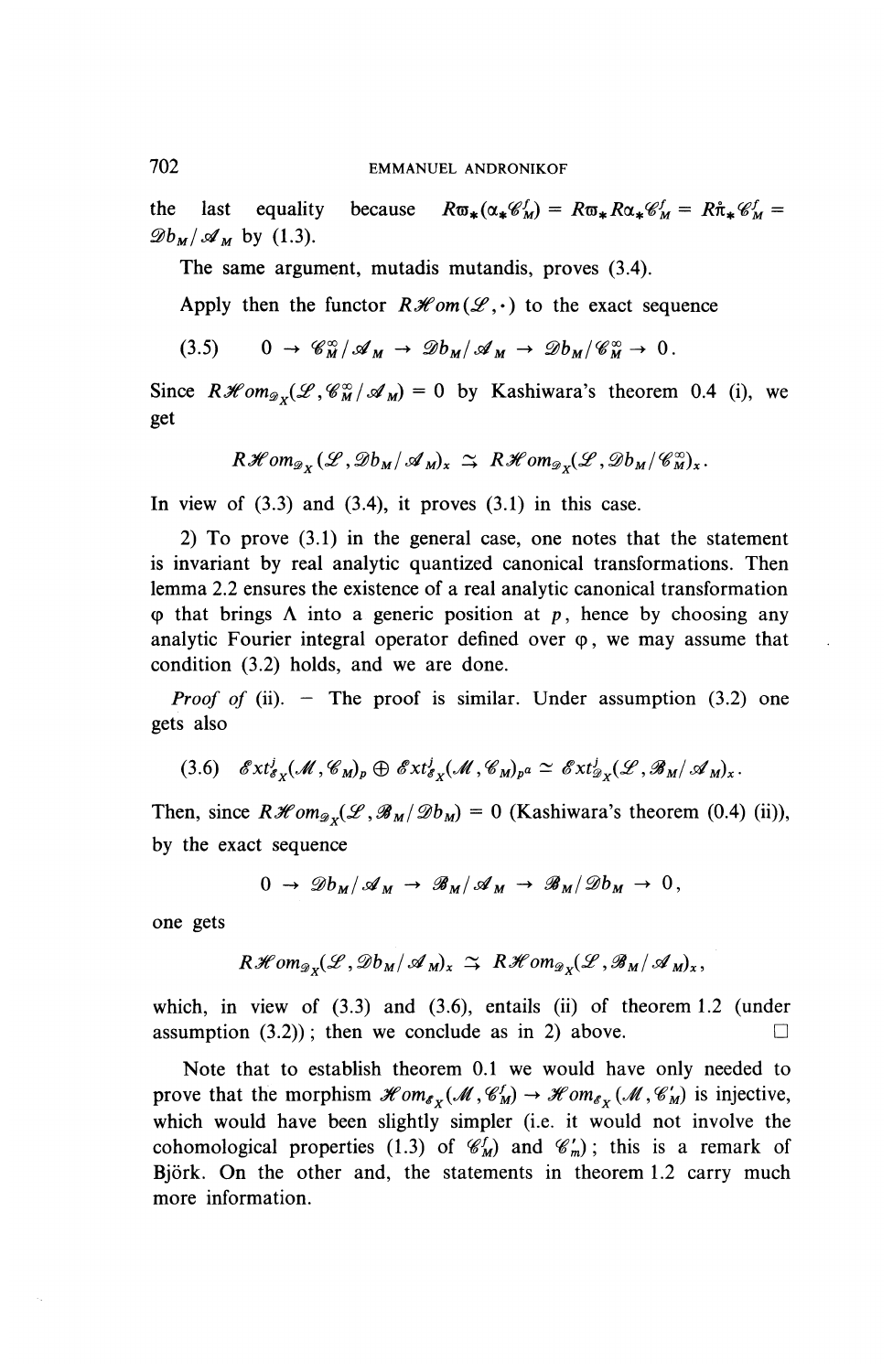Let us also mention here that part (ii) of theorem 1.2 can be partially generalized in the following manner.

PROPOSITION 3.1. - Let *M* be a regular holonomic  $\mathscr{D}_x$ -module, and *let*  $F \in D^b_{\mathbb{R}-c}(X)$ . Then the canonical morphism

 $R\mathscr{H}$ om<sub> $\pi^{-1}$ /<sub>2</sub>, ( $\pi^{-1}$ /*M*, *T*-*µhom*(*F*,  $\mathcal{O}_X$ ))  $\to R\mathscr{H}$ om $\pi^{-1}$ /<sub>2</sub>, ( $\pi^{-1}$ /*M*, *µhom*(*F*,  $\mathcal{O}_X$ )</sub>

*is an isomorphism.*

Here  $D_{R-c}^b(X)$  denotes the subcategory of the derived category of bounded complexes of sheaves on  $X$  with  $\mathbb{R}$ -constructible cohomology, and  $\mu$ hom  $(\cdot, \cdot)$  is the functor defined by Kashiwara and Schapira that microlocalizes  $R\mathcal{H}$ *om*  $(\cdot,\cdot)$  (see [KS]). The functor  $T-\mu$ *hom*  $(\cdot,\mathcal{O}_X)$  is the tempered version of  $\mu hom(\cdot, \mathcal{O}_x)$  of [A2].

*Proof. -* Recall first a Kashiwara comparison theorem (which generalizes (ii) of theorem 0.4).

THEOREM 3.2 (Kashiwara, toe. *cit.). - Let M be a regular holonomic*  $\mathscr{D}_X$ -module, and let  $F \in D^b_{R-c}(X)$ . Then the canonical morphism

 $R\mathscr{H}om_{\mathscr{D}_X}(\mathscr{M}, T- Hom (F, \mathscr{O}_X)) \rightarrow R\mathscr{H}om_{\mathscr{D}_X}(\mathscr{M}, RHom (F, \mathscr{O}_X))$ 

*is an isomorphism.*

We have denoted by  $T-hom (\cdot,\mathcal{O}_X)$  Kashiwara's functor of tempered cohomology with values in  $\mathcal{O}_X$  of [K] (which is also denoted sometimes *RH(.)* or  $\Psi(\cdot)$ . Let  $p \in T^*X$ ,  $x := \pi(p), j \in \mathbb{Z}$ . We have to prove the isomorphism

$$
\text{(3.7)} \qquad \begin{cases} H^j(R\mathcal{H}om_{\pi^{-1}\mathscr{D}_X}(\pi^{-1}\mathscr{M}, T-\mu hom\ (F, \mathscr{O}_X)))_p \\ \to H^j(R\mathcal{H}om_{\pi^{-1}\mathscr{D}_X}(\pi^{-1}\mathscr{M}, \mu hom\ (F\mathscr{O}_X)))_p. \end{cases}
$$

Taking a local coordinate system we may suppose  $X = \mathbb{C}^n$ ,  $p = (x;\xi)$ . We have the following germ formulas for any  $j \in \mathbb{Z}$  (see [A2] and [KS] respectively):

(3.8)  
\n
$$
\begin{cases}\nH^{j}(T-\mu hom (F, \mathcal{O}_{X}))_{p} \\
= \lim_{\overrightarrow{U}_{Y}} H^{j}(R\Gamma(U; T-Hom (\varphi_{\gamma}^{-1} R\varphi_{\gamma_{*}}(F_{U}), \mathcal{O}_{X}))) \\
and \\
H^{j}(\mu hom (F, \mathcal{O}_{X}))_{p} = \lim_{\overrightarrow{U_{Y}}} H^{j}(R\Gamma(U; RHom (\varphi_{\gamma}^{-1} R\varphi_{\gamma_{*}}(F_{U}), \mathcal{O}_{X})))\n\end{cases}
$$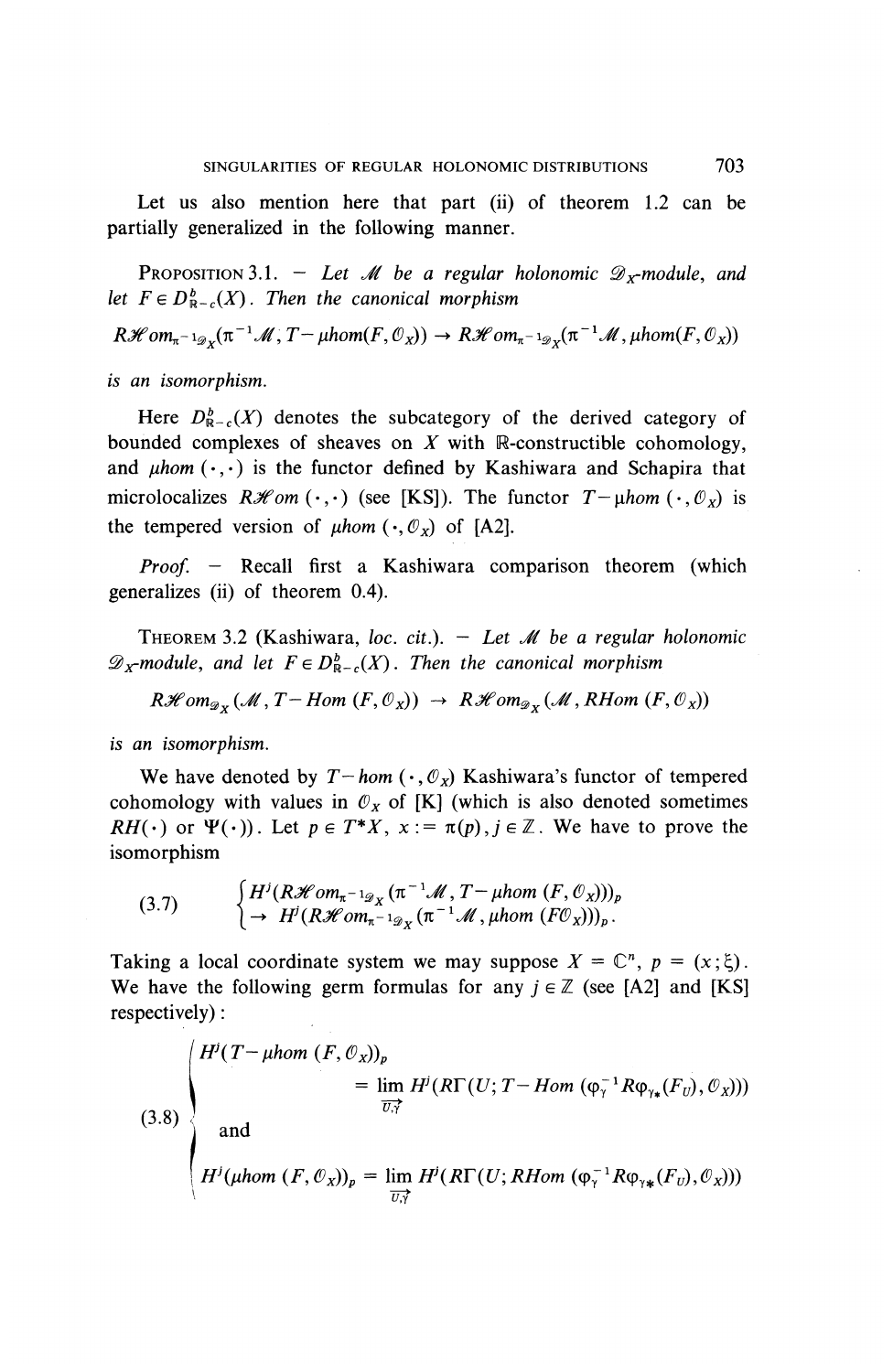where U ranges through the family of open neighborhoods of x and  $\gamma$ ranges through the family of closed convex proper cones of  $\mathbb{R}^{2n} \simeq X_{\mathbb{R}}$ such that  $\gamma \subset \{v \in X; \langle v, \xi \rangle \le 0\} \cup \{0\}$ . The morphism  $\varphi_{\gamma}$  is associated to the y-topology on *X.*

**Then** (3.7) follows from theorem 3.2 and (3.8).  $\Box$ 

#### **BIBLIOGRAPHY**

- [Al] E. ANDRONIKOF, Microlocalisation tempérée. Application aux distributions holonômes sur une variété complexe. Sém. Eq. aux Dériv. Part. Ecole Polytechnique, expose 2, 20 octobre 1987.
- [A2] E. ANDRONIKOF, Microlocalisation tempérée des distributions et des fonctions holomorphes, I and **II, C.R.** Acad. Sci., t. 303 (1986), 347- 350 & t. 304, n° 17 (1987), 511-514 & These d'Etat Univ. Paris-Nord (1987).
- [BS] G. BENGEL, P. SCHAPIRA, Décomposition microlocale analytique des distributions, Ann. Inst. Fourier Grenoble, t. 29, fasc. 3 (1979), 101- 124.
- [Bj] J.-E. BJORK, Book to appear at Kluwer.
- [Bo] J.-M. BONY, Propagation des singularites differentiables pour des operateurs a coefficients analytiques, Asterisque, 34-35 (1976), 43-91.
- [HS] N. HONDA, P. SCHAPIRA, A vanishing theorem for holonomic modules with positive characteristic varieties. Pub. R.I.M.S. Kyoto Univ., 26 (1990), 529-534.
- [HI] L. HORMANDER, The wave-front set of the fundamental solution of a hyperbolic operator with double characteristics. Preprint Lund Univ., (1990).
- [H2] L. HÖRMANDER, The Analysis of Linear Partial Differential Operators, Vol. I and III, Grundlehren der math. Wiss, 256 and 274, Springer, (1985).
- [K] M. KASHIWARA, The Riemann-Hilbert problem for holonomic systems, Publ. RIMS, 20 (1984), 319-365.
- [KK] M. KASHIWARA, T. KAWAI, On holonomic systems of micro-differential equations III, systems with regular singularities, Publ. RIMS, 17 (1981), 813-979.
- [KS] M. KASHIWARA, P. SCHAPIRA, Sheaves on Manifolds. Grundlehren der math. Wiss., 292, Springer, (1990).
- [MS] A. MELIN, J. SJOSTRAND, Fourier integral operators with complex valued phase functions. Lecture Notes in Math., 459, Springer (1975), 120- 223.